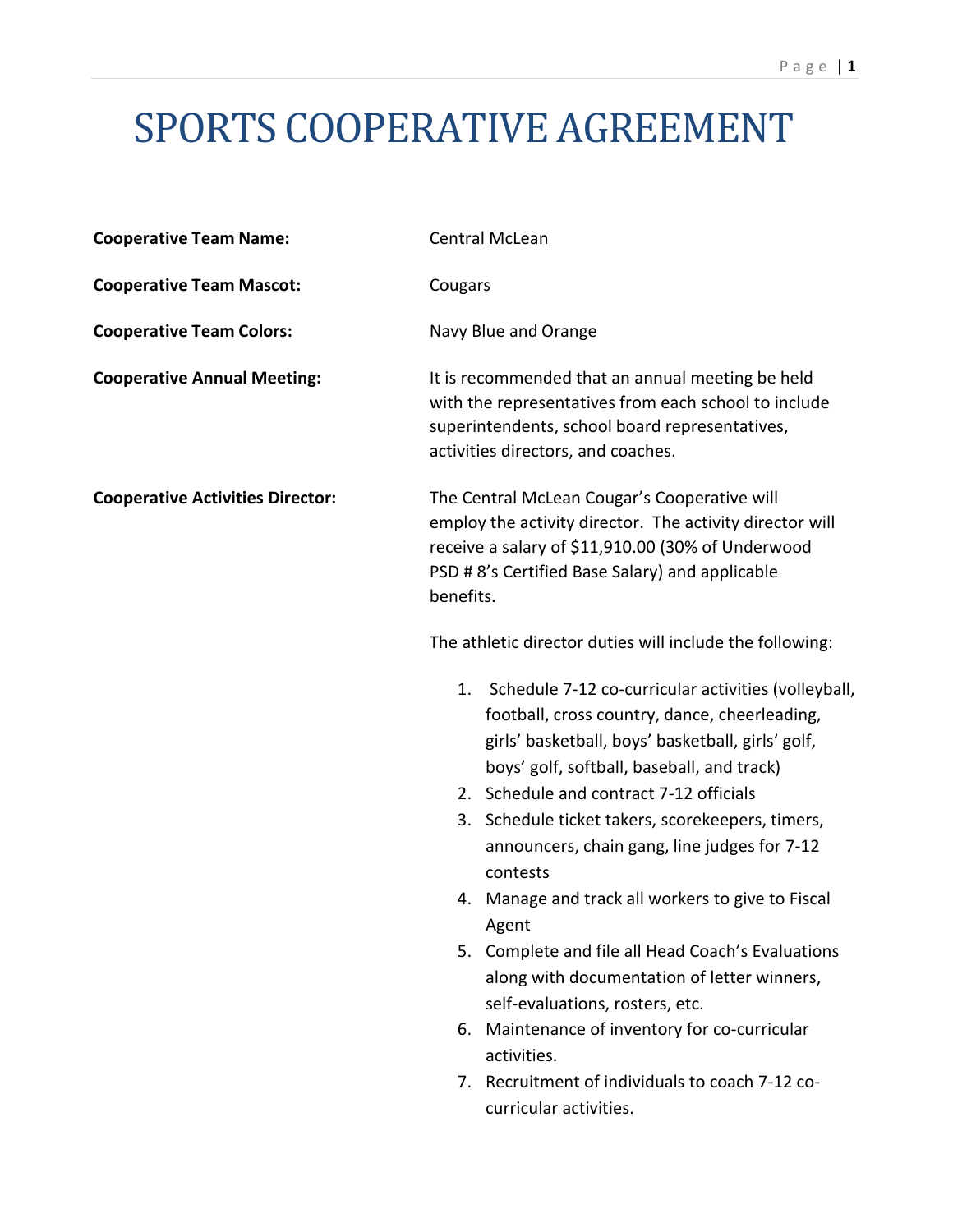- 8. Maintain record of coach's education and concussion management per NDHSAA requirements
- 9. Tournament and Event manager for 7-12 tournaments, shoot-outs, and jamborees
- 10. Work with administration for proper supervision of home events
- 11. Work with transportation managers of all 3 schools to assure practice and games have proper transportation.
- 12. Set up a bus clinic through the NDSC for anyone interested in getting their bus license credentials.
- 13. Attend district and coop meetings.
- 14. Provide summary of updates to administration for board meetings.
- 15. Communicate with schools that are in the coop to assure dismissal times and transportation is provided.
- 16. Attend regional meetings, NDIAAA conferences, and keep abreast of the NDHSAA rules and changes.
- 17. Take requests from coaches for equipment purchases and have requests approved by administration of coop schools.
- 18. Oversee weekly eligibility with the help of School Principals.
- 19. Maintenance of rSchool Today Activity Scheduler for 7-12 athletic events.
- 20. Make sure Impact testing for co-curricular students is up to date.
- 21. Communicate regularly with the administration/activity directors from the 3 communities.
- 22. Provide weekly schedules to administration/activity directors with games, workers, leave times, etc.
- 23. Monitor NDHSAA violations.
- 24. Meet with all head coaches prior to their seasons to go over expectations.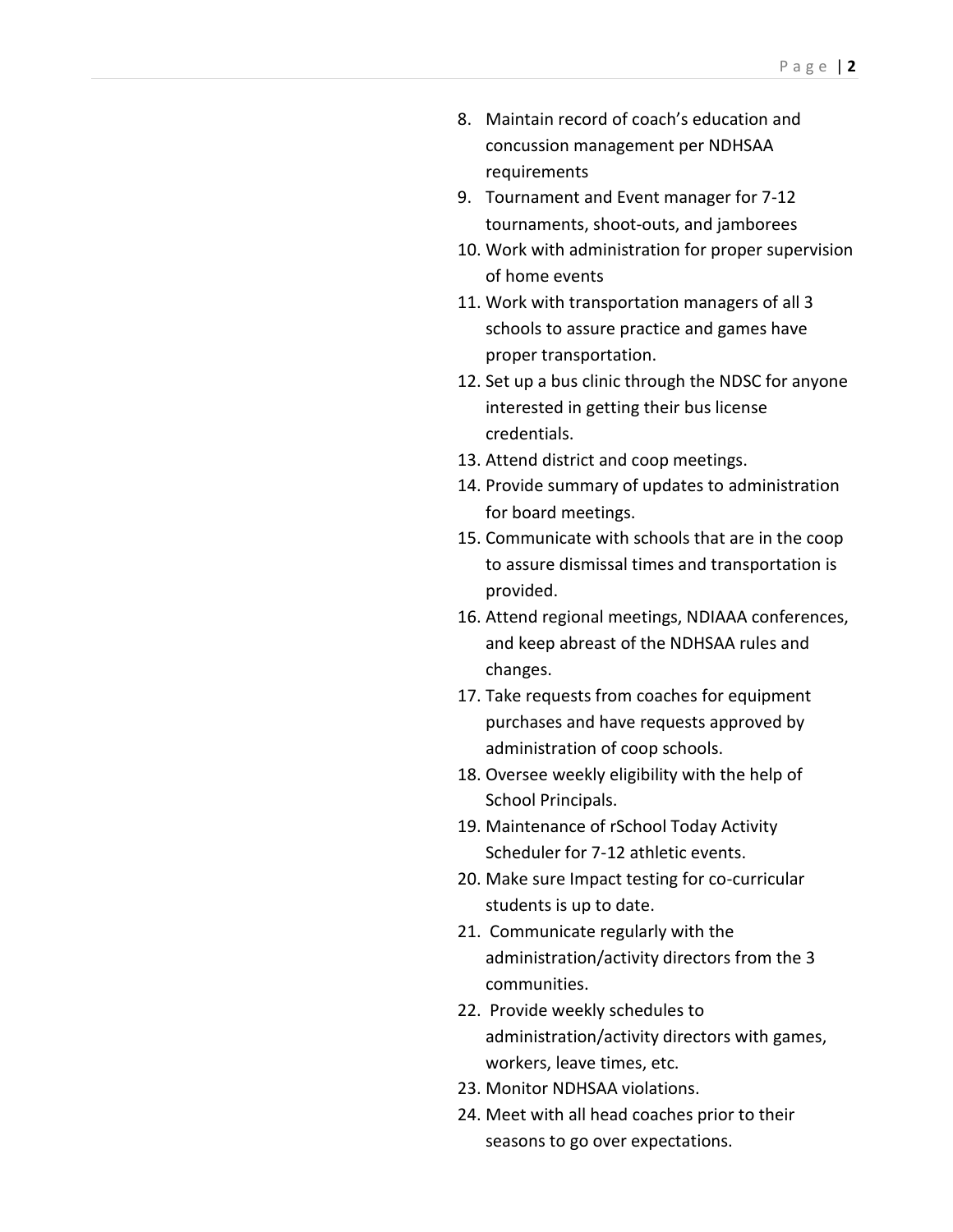25. All head coaches are required to hand in a Sports Specific Handbook outlining their expectations, guidelines, and rules.

**Cooperative Fiscal Agent:** The Underwood Public School District will provide the fiscal agent. The proposed fee will be \$5,500.00 paid to the Underwood School District for fiscal agent's time and stipend to the fiscal agent.

The fiscal agent duties will include the following:

- 1. Issuing and paying all cooperative advisor/coaching contracts. Advisor/coaching salaries and benefits will follow the Underwood School District's Negotiated Agreement.
- 2. Ordering all cooperative supplies and equipment.
- 3. Pay all cooperative bills.
- 4. Pay all cooperative advisors, coaches, and bus drivers for extra-curricular event travel only from the designated point of departure. Extracurricular activity travel salary will follow the Underwood School District's Negotiated Agreement.
- 5. Track and monitor all CMC Fundraisers.
- 6. Responsible to create a fiscal year salaries and benefits budget.
- 7. Responsible to provide monthly financial reports to McClusky, TLM, and Underwood's Administration, Business Managers, and the CMC Activities Director.
- 8. Responsible to provide financial reports to the cooperative board.
- 9. Responsible to provide secretarial duties for the cooperative which includes taking minutes at each meeting of the cooperative board.

**Cost Sharing: Cost Sharing: All costs will be handled through the fiscal agent.** 

Expenses as determined by all three schools' business managers and administration will be shared as follows: TLM – 40%; Underwood – 40%: McClusky – 20%. In the future, if student's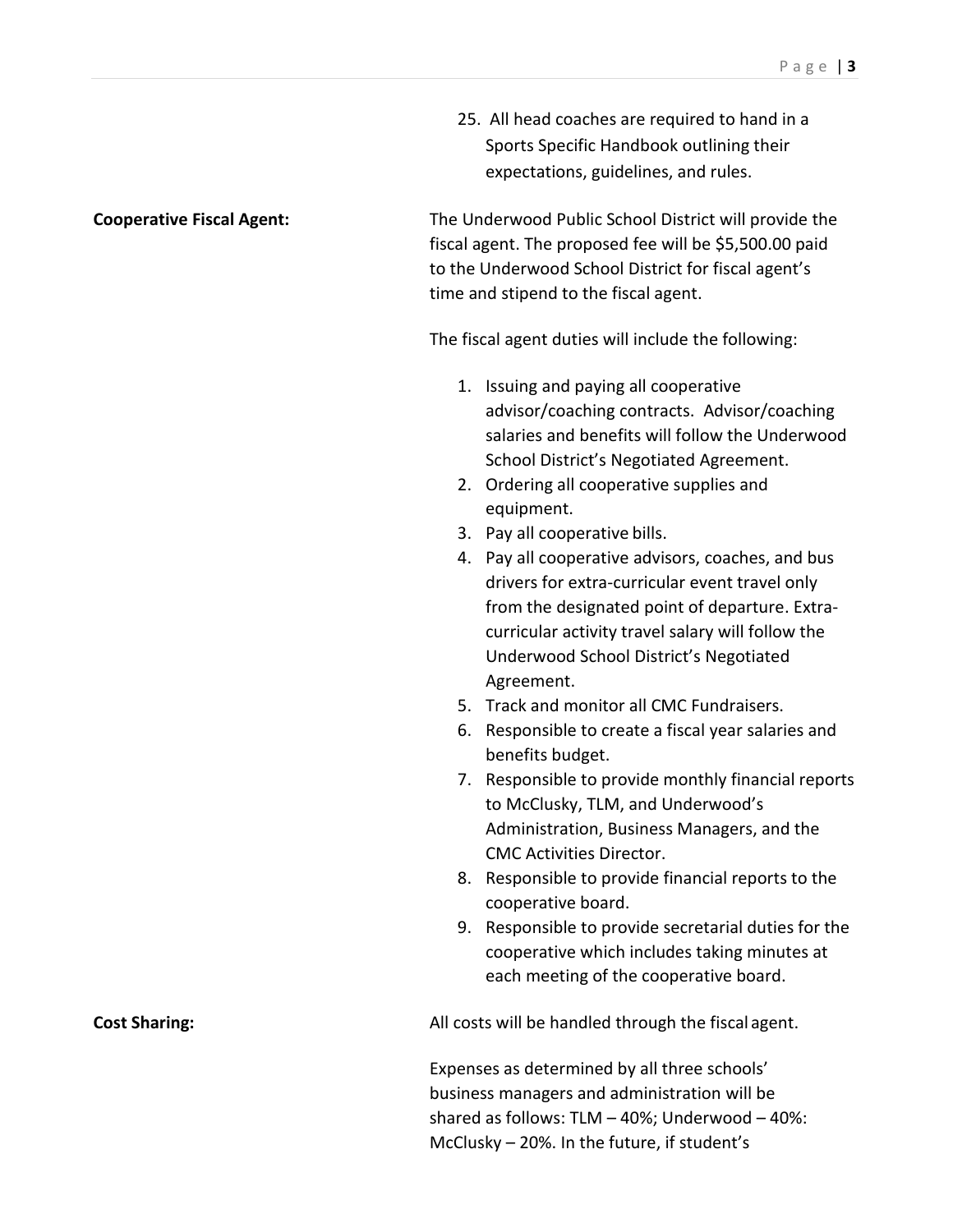|                                            | participation changes so there is a severe imbalance<br>in numbers, the percentage of costs will be<br>reviewed and adjusted.                                                                                                                                                                                                                                                                                         |
|--------------------------------------------|-----------------------------------------------------------------------------------------------------------------------------------------------------------------------------------------------------------------------------------------------------------------------------------------------------------------------------------------------------------------------------------------------------------------------|
| <b>Dissolution of Cooperative:</b>         | In the event of dissolution of the cooperative, all<br>equipment will be retained by the remaining<br>cooperative, or in the case of complete dissolution,<br>cooperative member schools may purchase any items<br>belonging to the cooperative. When all equipment is<br>liquidated, all monetary assets will be distributed on a<br>percentage basis: 40% Turtle Lake - Mercer, 40%<br>Underwood, and 20% McClusky. |
| <b>Participation Fees:</b>                 | Revenue generated by participation fees will be<br>sent to the fiscal agent at the end of each sport's<br>season.                                                                                                                                                                                                                                                                                                     |
|                                            | Participation fees are as follows:                                                                                                                                                                                                                                                                                                                                                                                    |
|                                            | Junior High (Grades 7-8)                                                                                                                                                                                                                                                                                                                                                                                              |
|                                            | \$40.00 per Student per Sport                                                                                                                                                                                                                                                                                                                                                                                         |
|                                            | High School (Grades 9-12)                                                                                                                                                                                                                                                                                                                                                                                             |
|                                            | \$40.00 per Student per Sport                                                                                                                                                                                                                                                                                                                                                                                         |
|                                            | \$200.00 Maximum per Family per<br>Year                                                                                                                                                                                                                                                                                                                                                                               |
|                                            | Participation fees are non-refundable.                                                                                                                                                                                                                                                                                                                                                                                |
|                                            | Each school office is responsible for assessing<br>student's participation fees and having them<br>paid before a student is allowed to compete in<br>an extra-curricular event. Each school is<br>responsible for providing an updated list of<br>students that have paid their fees to each<br>extra-curricular activity's advisor/head coach<br>before the first competition of the season.                         |
| <b>Gate Admission &amp; Season Passes:</b> | Each CMC staff member will be issued a season pass for<br>themselves and one for their spouse. Lists of each                                                                                                                                                                                                                                                                                                          |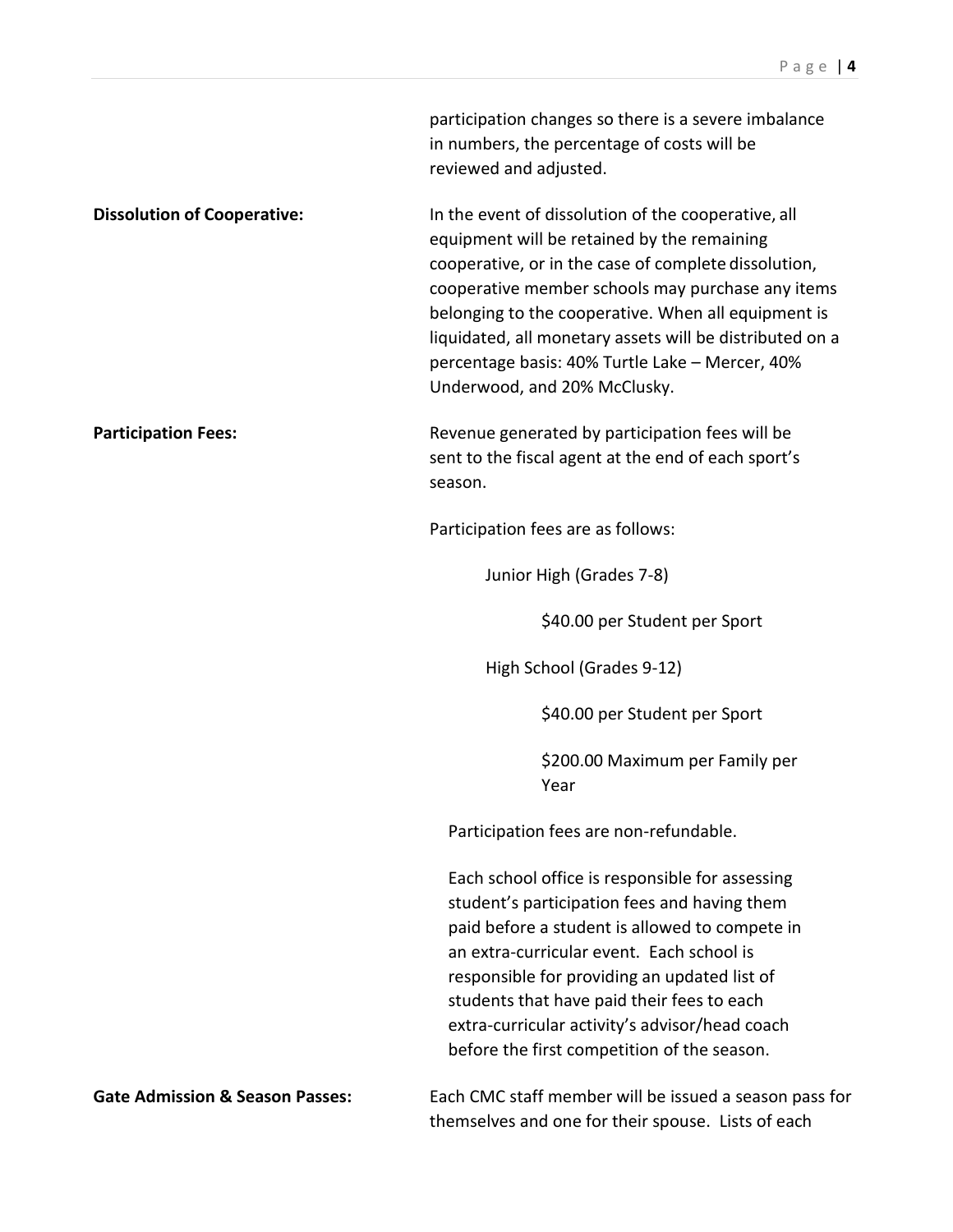school's qualifying staff members and spouses should be forwarded to Underwood Public School by August  $1^{ST}$ .

A list of Season Pass Holders will be generated, distributed, and updated by Underwood Public School and it is each school's responsibility to make sure an updated Season Pass Holder List is provided to ticket takers before each event that is charging admission.

Revenue generated by gate admission and season passes will be sent to the fiscal agent at the end of each sport's season.

Prices for Admission and Season Passes are as follows:

Season Pass

| \$50.00                    | <b>Student Pass</b>                   |
|----------------------------|---------------------------------------|
| \$50.00                    | <b>Senior Citizen Pass</b>            |
| \$75.00                    | <b>Adult Pass</b>                     |
| \$200.00                   | Family Pass*                          |
|                            | *Immediate Family is defined as       |
|                            | all members residing within the       |
|                            | same household*                       |
| \$80.00                    | Punch Card (20 Games)                 |
|                            | *For Junior High Games, one           |
|                            | punch on a card counts as a           |
|                            | family admission*                     |
|                            |                                       |
|                            | Junior Varsity/Varsity Gate Admission |
| \$5.00                     | Per Person                            |
|                            |                                       |
| Junior High Gate Admission |                                       |
| \$5.00                     | Per Family                            |
|                            | *Immediate Family is defined as       |
|                            |                                       |
|                            | all members residing within the       |
|                            | same household*                       |
|                            |                                       |

Advisors/Coaches: **Advisors/Coaches:** Hiring and Employment:

1. One representative from the administration from each of the three schools will conduct all interviews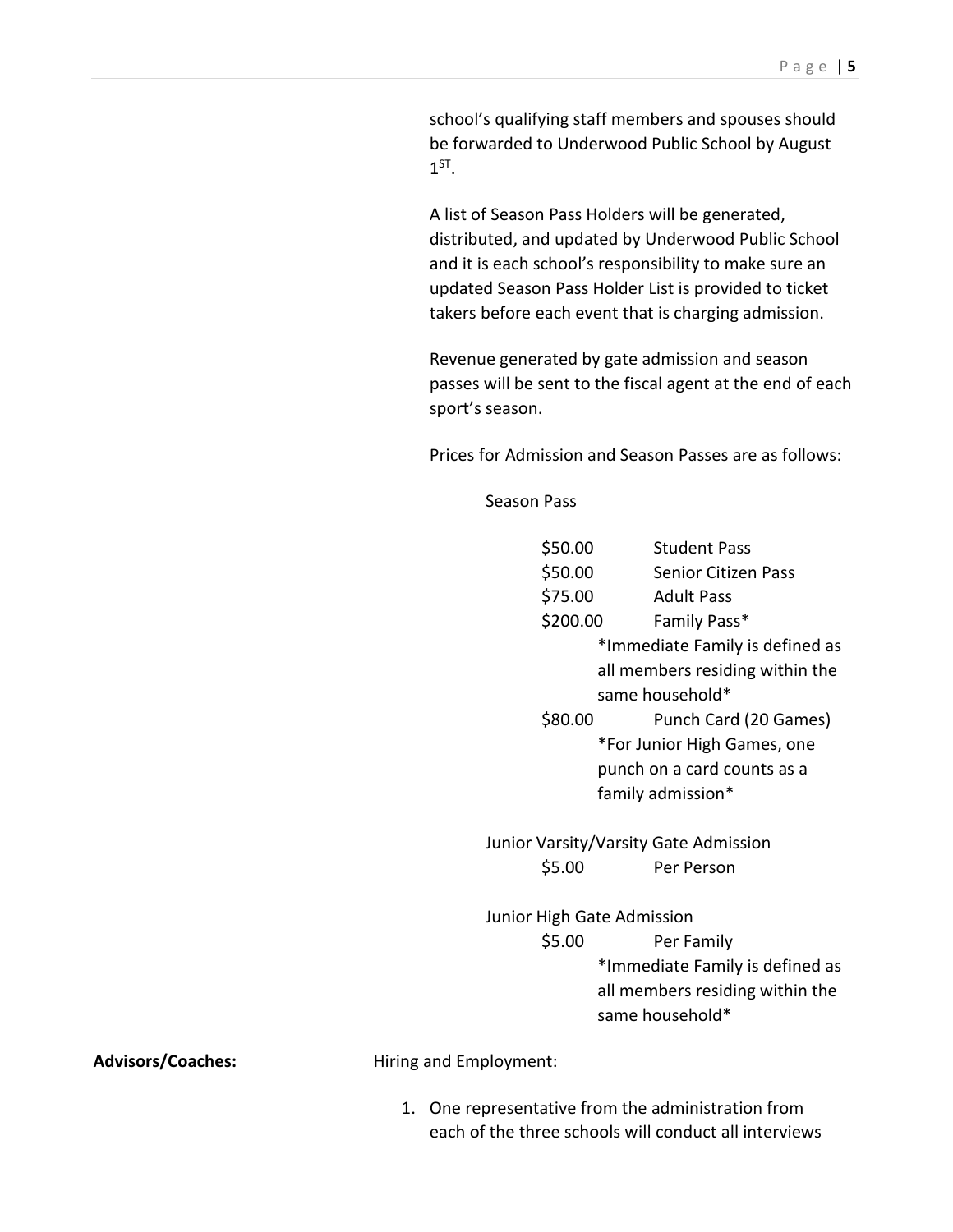|                            | and will come to a hiring decision. If a decision is not<br>reached, the cooperative committee board may be<br>consulted. Head Advisors/Coaches will have input on<br>all other Advisors/Coaches hired within the program.<br>2. If teams are larger than 10 in participation<br>numbers, an Assistant Advisor/Coach may be hired<br>with the input of the Head Coach.<br>3. Advisors/Coaches will be tentatively hired and paid<br>only if there are sufficient numbers to have the extra-<br>curricular activity.<br>4. Advisors/Coaches failing to attend all required<br>NDHSAA meetings and workshops will be<br>responsible for the fine levied by the NDHSAA to be<br>paid by the coach. Volunteers will be held to the<br>same standard of conduct as an Assistant<br>Advisor/Coach of the level they are coaching.<br>5. The cooperative will pay for classes for state<br>certification.<br>6. Advisor/Coaching staff will be evaluated<br>annually by school administration and staff |
|----------------------------|--------------------------------------------------------------------------------------------------------------------------------------------------------------------------------------------------------------------------------------------------------------------------------------------------------------------------------------------------------------------------------------------------------------------------------------------------------------------------------------------------------------------------------------------------------------------------------------------------------------------------------------------------------------------------------------------------------------------------------------------------------------------------------------------------------------------------------------------------------------------------------------------------------------------------------------------------------------------------------------------------|
| <b>Activities Workers:</b> | accordingly.<br>The CMC Activities Director will schedule activity workers<br>for games. All activity workers will be paid on a vendor<br>basis by the fiscal agent. All supervision of extra-<br>curricular activities will be paid through payroll by the<br>fiscal agent.                                                                                                                                                                                                                                                                                                                                                                                                                                                                                                                                                                                                                                                                                                                     |

Activity Workers will be paid as follows:

| Announcer          | \$20.00/Game |
|--------------------|--------------|
| Book               | \$20.00/Game |
| <b>Chain Gang</b>  | \$20.00/Game |
| Clock              | \$20.00/Game |
| Line Judge         | \$20.00/Game |
| <b>Shot Clock</b>  | \$20.00/Game |
| Supervisor         | \$20.00/Game |
| Tickets-Baseball   | \$25.00      |
| Tickets-Basketball | \$20.00/Game |
| Tickets-Football   | \$25.00      |
| Tickets-Volleyball | \$20.00/Game |
| Tickets-Softball   | \$25.00      |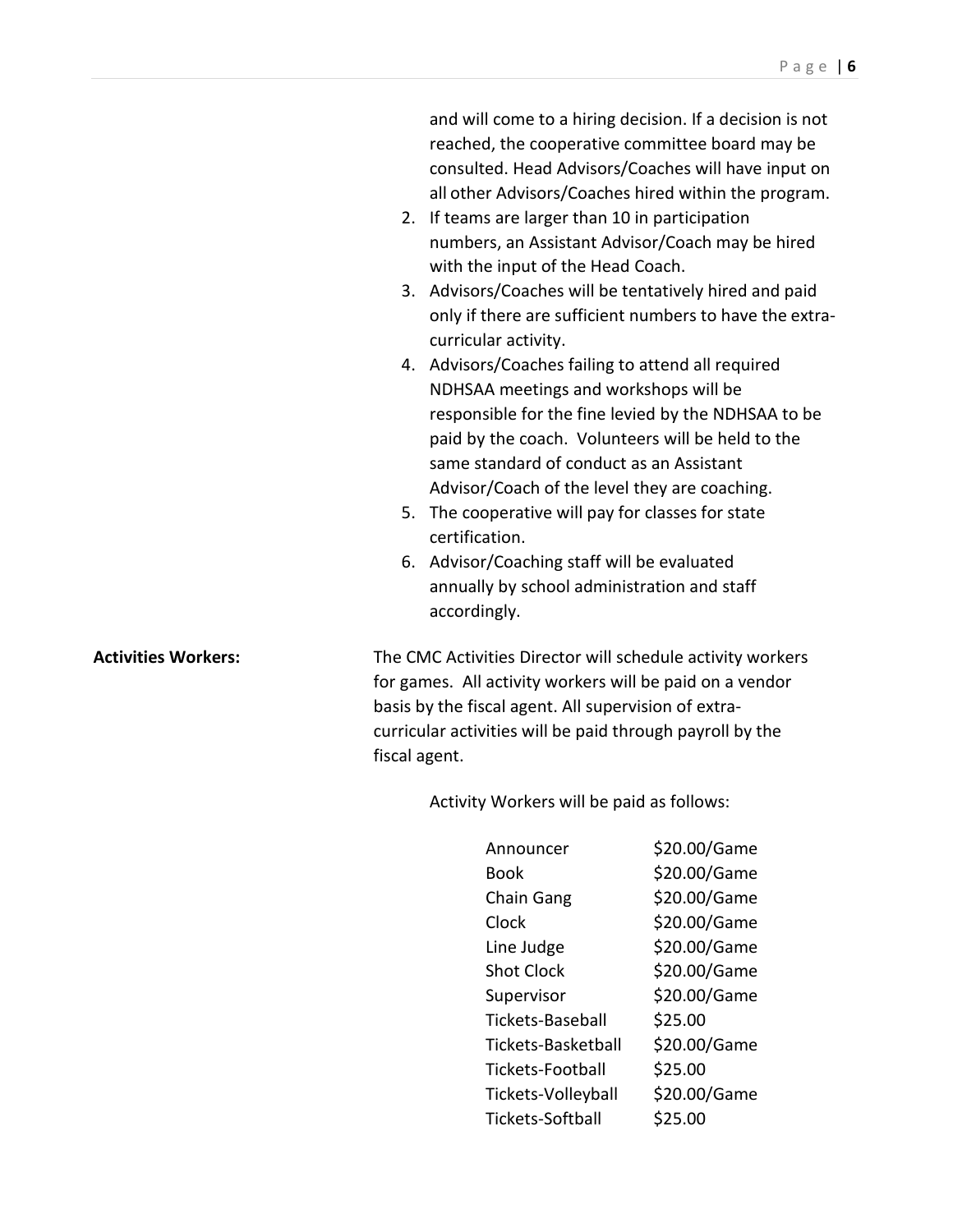| <b>Officials:</b>                       | The CMC Activities Director will contract with officials for<br>games. A copy of the completed official's contract will be<br>forwarded to the fiscal agent who will then pay the<br>officials. Officials' fees and mileage will be paid according<br>to the schedule established by the North Dakota High<br>School Activities Association.                                                                                                                                                                                                                                                                                                                                                                                                                                                                                                                                                                                |
|-----------------------------------------|-----------------------------------------------------------------------------------------------------------------------------------------------------------------------------------------------------------------------------------------------------------------------------------------------------------------------------------------------------------------------------------------------------------------------------------------------------------------------------------------------------------------------------------------------------------------------------------------------------------------------------------------------------------------------------------------------------------------------------------------------------------------------------------------------------------------------------------------------------------------------------------------------------------------------------|
| <b>Tryouts and Student Assignments:</b> | All eligible students will have the opportunity to try out for an<br>extra-curricular activity. Each activity has a starting date and<br>there will be a minimum of three day of tryouts/practice<br>before team selections and/or cuts will be made, if any. Each<br>student who participates in tryouts will be evaluated in his/her<br>skill, talents, and ability by the coach or advisor. The<br>advisor/coach's evaluation of the student will serve as the<br>main criteria in the selection of program members and their<br>placement in the program. Each student who is involved in a<br>extra-curricular activity must have a strong commitment to the<br>program in general. Being involved will involve teamwork,<br>discipline, loyalty, tolerance, sportsmanship, citizenship, and<br>perseverance. If a participant has a concern or conflict, he/she<br>should begin by talking with the advisor or coach. |
| <b>Athletic Advancement:</b>            | Middle school students can be considered for advancement to                                                                                                                                                                                                                                                                                                                                                                                                                                                                                                                                                                                                                                                                                                                                                                                                                                                                 |
|                                         | high school teams if:<br>The advancement is clearly a benefit to the student athlete<br>1.<br>and the program that he/she would enter.<br>A student/athlete is a risk for harming other participants at<br>2.<br>the middle school level because of superior physical<br>prowess.<br>3. Advancement of middle school students to a high school<br>team should be the exception, and not be viewed as the<br>general order of doing business.<br>Middle school students will not solely be moved up to<br>4.<br>make a 'C' squad better.<br><b>PROCESS:</b><br>5.<br>Only the head varsity coach can request for<br>a.<br>advancement<br>Head coach fills out the advancement form<br>i.<br>and submits to activities director<br>Administration, activity director, and coach<br>ii.<br>will meet to discuss.<br>iii. If all agree that the advancement would be<br>in the best interest of the student, a meeting          |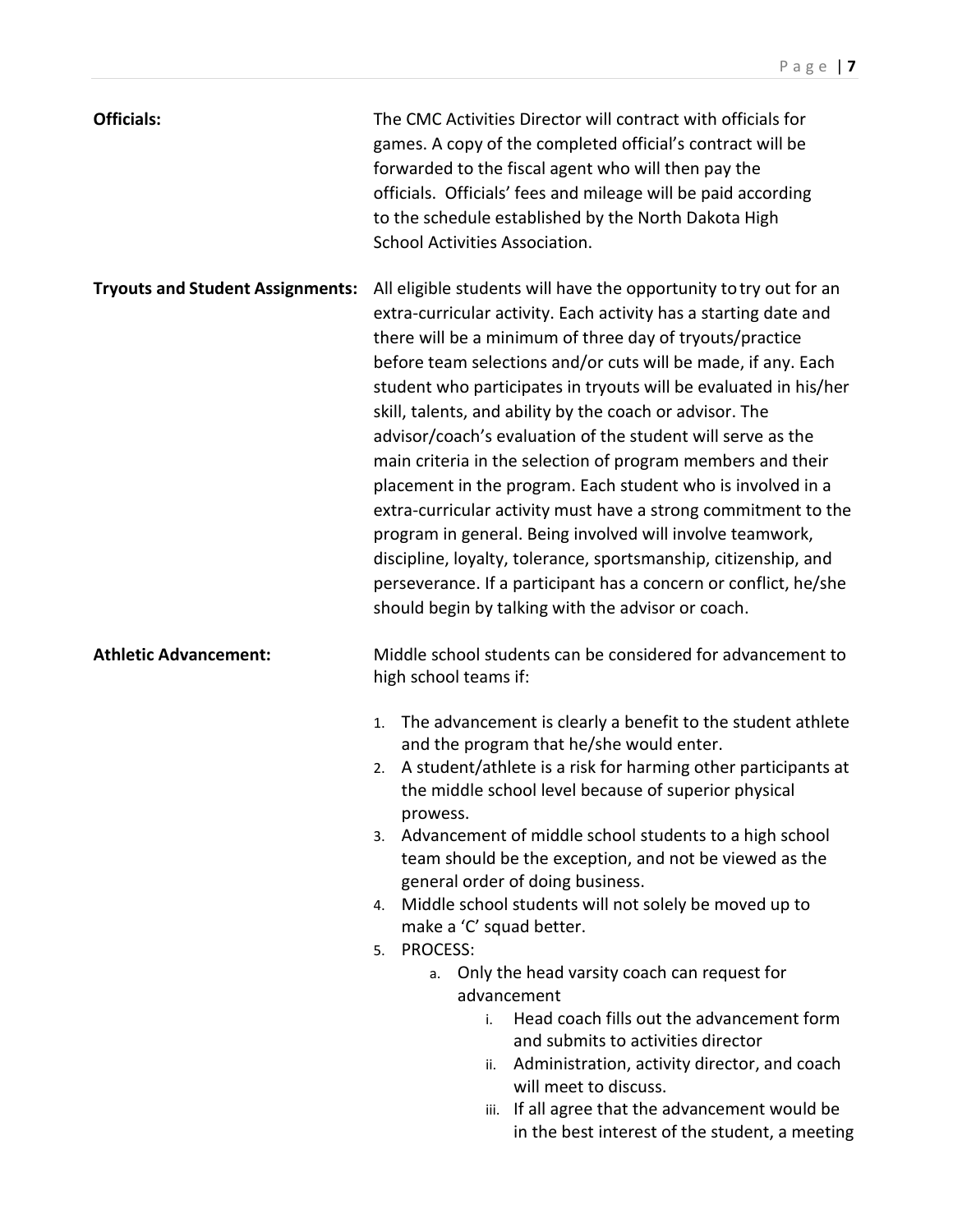|                     | with the parent/guardian is required to<br>review the guidelines, expectations, and<br>educational requirements prior to approval.                                              |
|---------------------|---------------------------------------------------------------------------------------------------------------------------------------------------------------------------------|
| <b>Practices:</b>   | Athletic practices will be shared as follows:                                                                                                                                   |
|                     | Football: Equally between TLM and Underwood.                                                                                                                                    |
|                     | Track: Underwood.                                                                                                                                                               |
|                     | Baseball: TLM.                                                                                                                                                                  |
|                     | Basketball: Grades 9-12 equally between TLM and<br>Underwood. Grades 7-8 equally between TLM and<br>Underwood with McClusky providing alternative<br>gym space.                 |
|                     | Golf: Underwood.                                                                                                                                                                |
|                     | Softball: Majority in TLM and a few in Underwood.<br>Practices will be held in McClusky's gym during<br>inclement weather.                                                      |
|                     | Cross Country: Shared equally among all schools or as<br>arranged by Coaches and approved by Athletic<br>Directors.                                                             |
|                     | Volleyball: Grades 9-12 equally between TLM and<br>Underwood. Grades 7-8 equally between TLM and<br>Underwood with McClusky providing alternative gym<br>space.                 |
|                     | <b>Wednesday Practices:</b>                                                                                                                                                     |
|                     | Practice must be concluded and all students out of the<br>building by 5:30 p.m. There will be no junior high<br>practice on Wednesday without prior administrative<br>approval. |
| <b>Dual Sports:</b> | The student-athlete must be in grades 9TH-12TH.                                                                                                                                 |
|                     | Approval of the parent/guardian is required for the student-<br>athlete to participate in two sports in the same season.                                                        |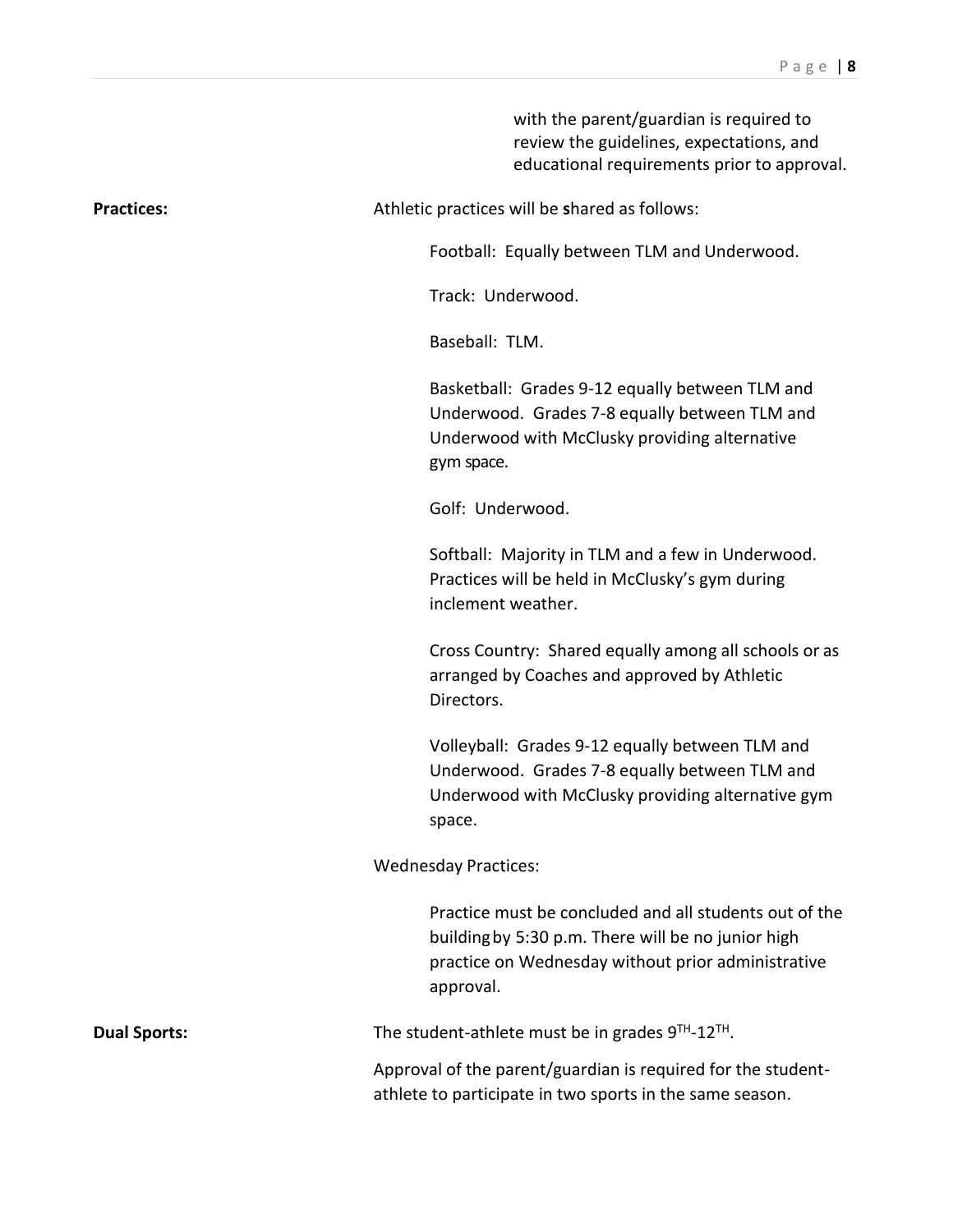In the case of an athlete participating in two sports, one of the sports must be designated as the primary, with the other being the secondary. This decision must be confirmed before the beginning of the first appointed date of practice set by NDHSAA for the season of participation.

The coaches of both sports involved must give their approval before participation begins:

> 1. Approval of participation of and each set of team guidelines is to be written and signed by the coaches, activity director, student athlete, and parent(s).

After conferring with the coach of the secondary sport, the coach of the primary sport will provide the athlete and secondary sport coach with the schedule of practices and events the athlete will attend. Athletes will be limited to two events per week or three if one event is scheduled for Saturday. Students may attend more events if they can arrange for travel to an event so there is no loss of educational time. Parents must make prior arrangements with the advisor/coach in writing for their students to ride to participate in an event.

Dual-sport student-athletes must maintain their academic work according to Central McLean Athletic Policy. Any ineligibility in one sport will automatically signal ineligibility in the other sport. Further, an athlete who becomes ineligible or suspended for any reason, including behavior problems at school will have suspensions/penalties affecting both sports.

> 1. Approval may be denied because of academic concerns at any time during the sport season. The athlete then will participate in the primary sport only.

A student-athlete who is removed from a team due to disciplinary reasons will also be removed from any other team they are participating on for the remainder of that season.

The athletic fee for a dual-sport student-athlete, regardless of the level of participation in the secondary sport, will be an additional \$40.00 for the secondary sport.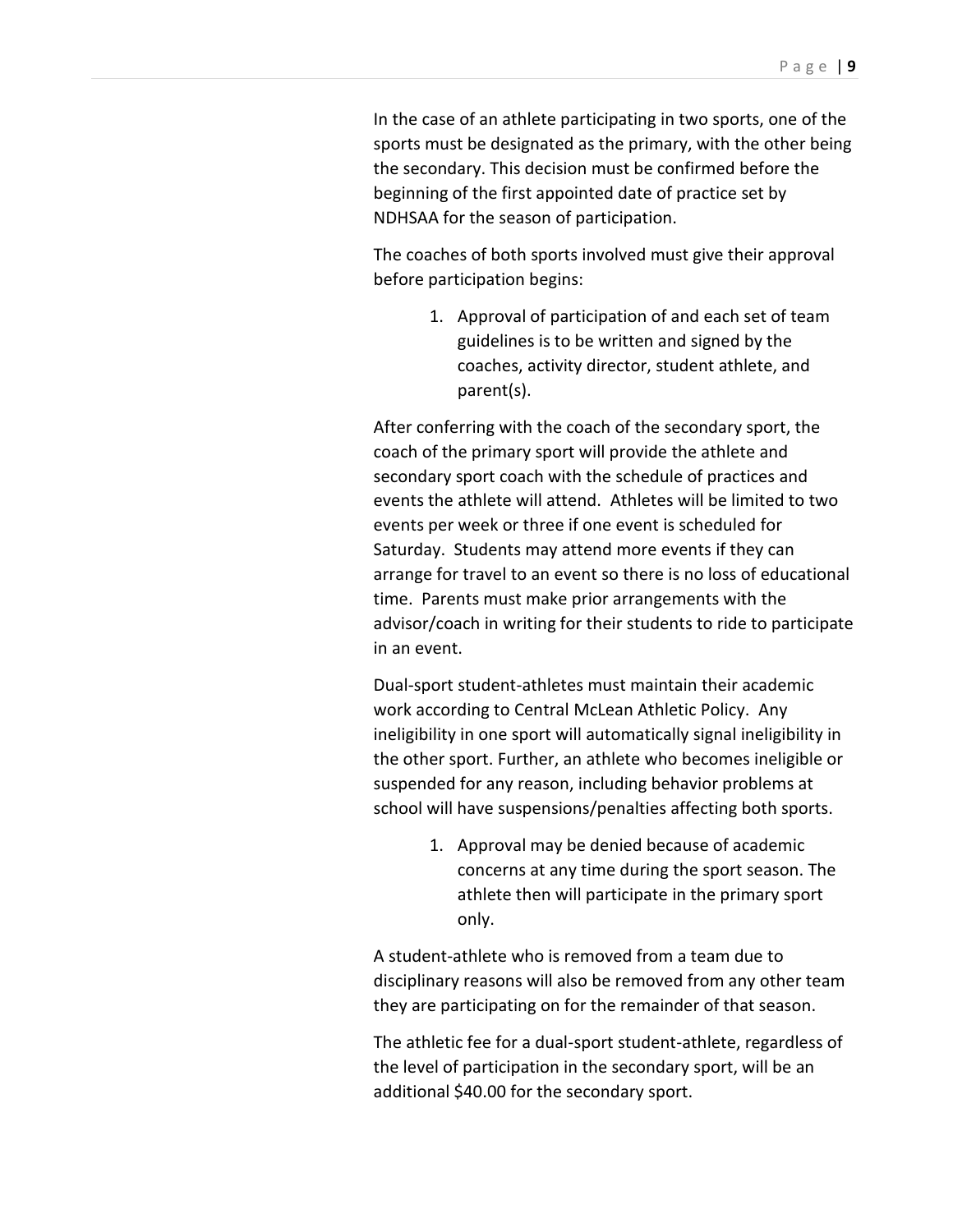| Transportation:                  | Each school will provide its own transportation for their<br>students to and from practices. Transportation for out-of-<br>town extra-curricular events will be set up by the CMC<br>Athletic Director.                                                                                                                                                                               |
|----------------------------------|---------------------------------------------------------------------------------------------------------------------------------------------------------------------------------------------------------------------------------------------------------------------------------------------------------------------------------------------------------------------------------------|
|                                  | The event with the farthest travel distance will be<br>scheduled to utilize the cooperative activity bus.                                                                                                                                                                                                                                                                             |
| <b>Home Game Sites:</b>          | Football: Shared equally between TLM and Underwood.                                                                                                                                                                                                                                                                                                                                   |
|                                  | Baseball: TLM.                                                                                                                                                                                                                                                                                                                                                                        |
|                                  | Basketball: Grades 9-12 equally between TLM and<br>Underwood (Scrimmages at McClusky). Grades 7-8 equally<br>among McClusky, TLM, and Underwood.                                                                                                                                                                                                                                      |
|                                  | Softball: Varsity at TLM and Junior Varsity at Underwood.                                                                                                                                                                                                                                                                                                                             |
|                                  | Volleyball: Grades 9-12 equally between TLM and<br>Underwood (Scrimmages at McClusky). Grades 7-8 equally<br>among McClusky, TLM, and Underwood.                                                                                                                                                                                                                                      |
| <b>Game Time Expectations:</b>   | It is expected that co-curricular athletes will arrive no<br>earlier than 60 minutes prior to game start time. The goal<br>of the coop is to protect in-person classroom instruction<br>for our student athletes.                                                                                                                                                                     |
| <b>Post Season:</b>              | Football playoff game host site will alternate between TLM<br>and Underwood. The last playoff game was hosted by<br>Underwood in 2019.                                                                                                                                                                                                                                                |
|                                  | Turtle Lake-Mercer will host the first 2021-2022 regional<br>play-in game (volleyball, boys' basketball, or girls'<br>basketball). Venues will be on a rotating schedule from<br>that point.                                                                                                                                                                                          |
| <b>State Tournament Tickets:</b> | Tickets will be distributed in the following manner:                                                                                                                                                                                                                                                                                                                                  |
|                                  | When a cooperative team qualifies for a state tournament<br>with a limited number of tickets: Each player and coach on<br>the varsity team will be allotted 4 tickets. Staff members and<br>board members will be allocated 2 tickets apiece from each<br>school but will have a deadline in which to confirm whether<br>they will purchase the 2 tickets. Once those obligations are |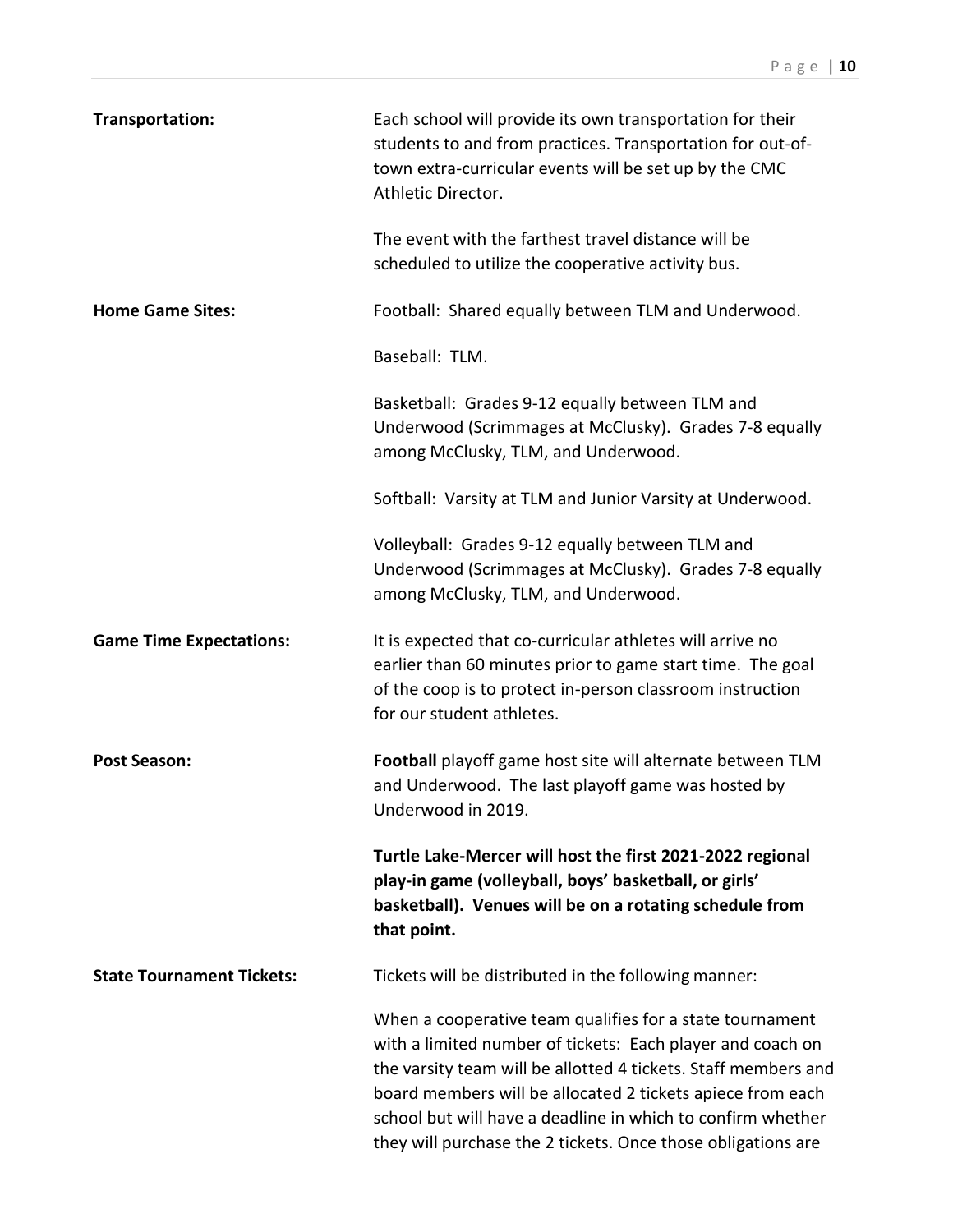|                               | fulfilled, the remainder of the tickets will be distributed in a<br>40%-40%-20% manner until all tickets are distributed. If any<br>community doesn't fulfill their obligation, those tickets will<br>be made available to the other communities. |
|-------------------------------|---------------------------------------------------------------------------------------------------------------------------------------------------------------------------------------------------------------------------------------------------|
| <b>Concessions:</b>           | Host schools or booster groups will be responsible for on-site<br>concession expenses and retain the revenue generated from<br>the sale of concessions.                                                                                           |
| <b>Awards Night:</b>          | Awards Night will be alternated between TLM, and<br>Underwood as follows:                                                                                                                                                                         |
|                               | TLM even calendar years<br>Underwood odd calendar years.                                                                                                                                                                                          |
|                               | Expenses for on-site awards night activities will be<br>the responsibility of the host school                                                                                                                                                     |
| <b>Football Homecoming:</b>   | Football Homecoming will be alternated between<br>TLM, and Underwood as follows:                                                                                                                                                                  |
|                               | TLM even calendar years<br>Underwood odd calendar years                                                                                                                                                                                           |
|                               | Expenses for on-site homecoming activities will be<br>the responsibility of the host school.                                                                                                                                                      |
| <b>Senior Parent's Night:</b> | Senior Parents Night will be alternated as follows:                                                                                                                                                                                               |
|                               | Football:                                                                                                                                                                                                                                         |
|                               | TLM odd calendar years<br>Underwood even calendar years                                                                                                                                                                                           |
|                               | Volleyball:                                                                                                                                                                                                                                       |
|                               | TLM even calendar years<br>Underwood odd calendar years                                                                                                                                                                                           |
|                               | Boys' Basketball:                                                                                                                                                                                                                                 |
|                               | TLM odd calendar years<br>Underwood even calendar years                                                                                                                                                                                           |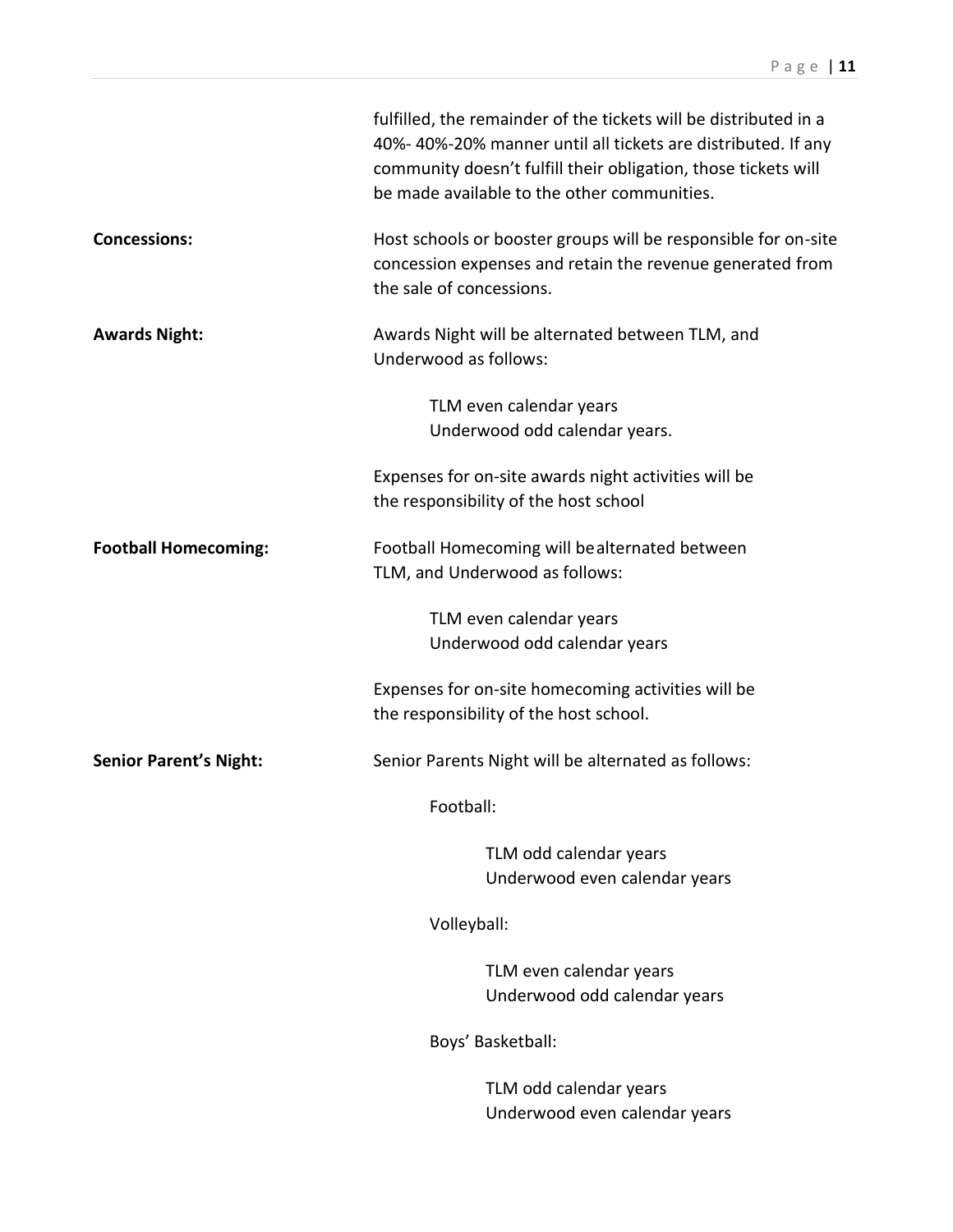Girls' Basketball:

TLM even calendar years Underwood odd calendar years

Baseball:

**McClusky** 

Softball:

McClusky

|                      | Expenses for on-site senior parent's night activities<br>will the responsibility of the host school.                                                                                                                                                                                                                                                                            |
|----------------------|---------------------------------------------------------------------------------------------------------------------------------------------------------------------------------------------------------------------------------------------------------------------------------------------------------------------------------------------------------------------------------|
| <b>Cheerleading:</b> | Schools will post a sign-up for students to indicate interest<br>in cheerleading. A cheerleading squad will consist of a<br>minimum of 4 persons. One cheerleading advisor will be<br>hired and will accompany cheerleaders to out-of-town<br>games or arrange for a qualified person to chaperone.                                                                             |
| Dance:               | Schools will post a sign-up for students to indicate interest<br>in dancing. A squad will consist of a minimum of 4 persons.<br>One dance advisor will be hired and will accompany<br>dancers to out-of-town events or arrange for a qualified<br>person to chaperone.                                                                                                          |
| <b>NDHSAA:</b>       | All rules established by the North Dakota High School<br>Activities Association will be followed.                                                                                                                                                                                                                                                                               |
| Eligibility:         | Students must be passing all classes to be eligible to<br>compete. The eligibility monitoring period will begin the<br>third week of each semester. Eligibility will be from<br>Wednesday to Wednesday and will bedetermined by the<br>respective Athletic Directors/Principals. Eligibility reports<br>will be forwarded to the CMC Activities Director by noon<br>on Tuesday. |
| <b>Attendance:</b>   | A student must be in attendance the entire school day if<br>he or she is to participate in, or attend, any extra-<br>curricular activity that day. The CMC Activities Director<br>will be informed of any student absences the day of an<br>extra-curricular activity. Administration may grant an                                                                              |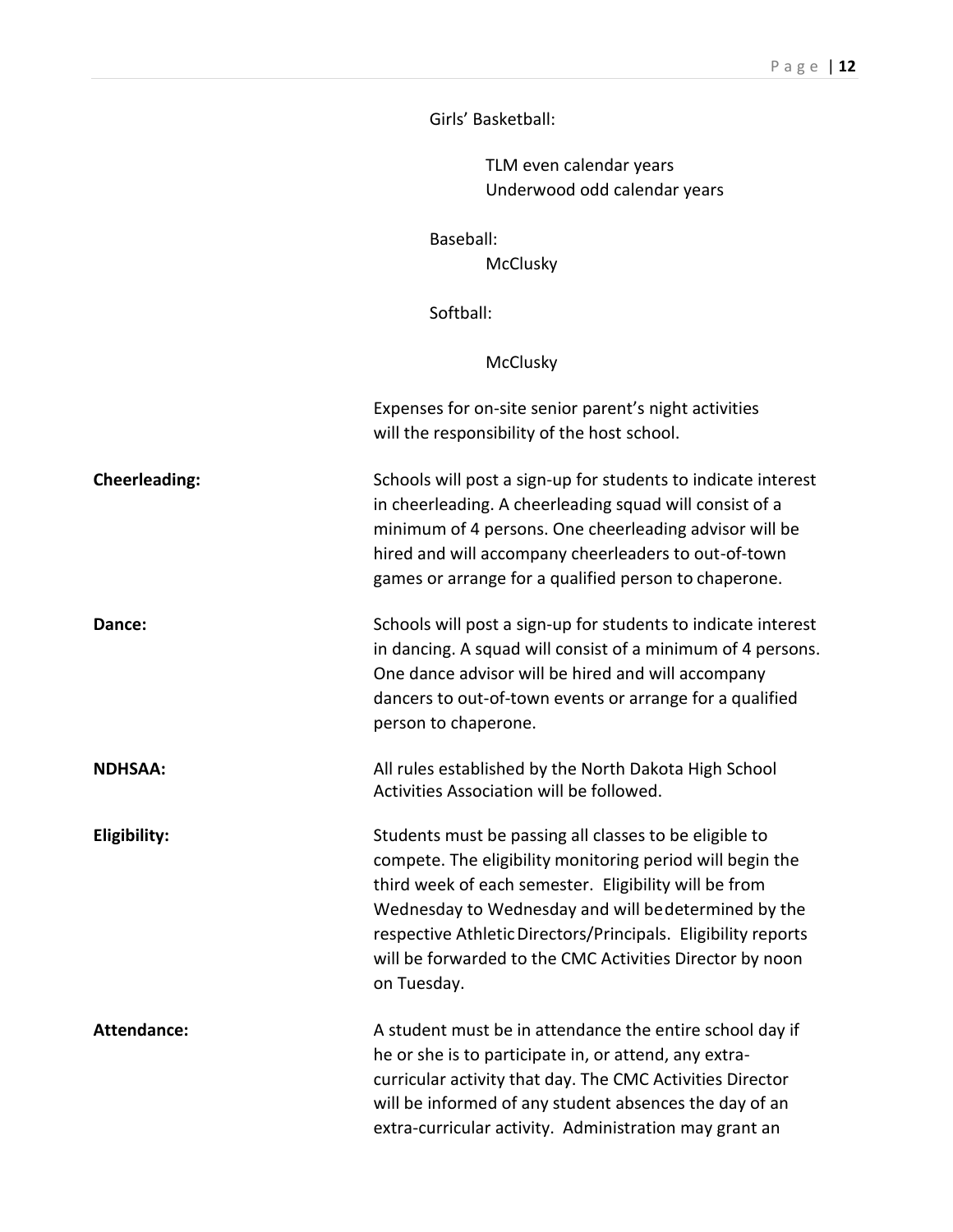|                                 | exception in special situations. If an exception is granted,<br>the Administration will communicate that decision to the<br>student's advisor/coach and the CMC Activities Director.<br>See COVID-19 Guidelines for further clarification.                                                                                                                                                                                                                                                                                                                                                                                    |
|---------------------------------|-------------------------------------------------------------------------------------------------------------------------------------------------------------------------------------------------------------------------------------------------------------------------------------------------------------------------------------------------------------------------------------------------------------------------------------------------------------------------------------------------------------------------------------------------------------------------------------------------------------------------------|
| Curfew:                         | Curfew for student participants will be 10:00 pm on a<br>night before the game; 11:00 pm on the night preceding a<br>school day; and 12:00 midnight on weekend nights.                                                                                                                                                                                                                                                                                                                                                                                                                                                        |
| <b>Felonies &amp; Stealing:</b> | A conviction of a felony charge shall constitute suspension<br>from all extra-curricular activities for one calendar year.<br>Upon being found guilty of stealing during the school day or<br>during an extracurricular activity, the student will have a<br>penalty that is appropriate to the severity of the crime.                                                                                                                                                                                                                                                                                                        |
| Hazing:                         | Hazing occurs when an act is committed against a student, or<br>a student is coerced into committing an act that creates a<br>substantial risk of harm to the student or any third party in<br>order for the student to be initiated into, or affiliated with,<br>any school group, club, or athletic team or grade level. The<br>administration will deal with this with consequences aligned<br>with school policy.                                                                                                                                                                                                         |
| <b>Investigation Procedure:</b> | Once a notification from law enforcement is sent to the school,<br>it will be acted upon.                                                                                                                                                                                                                                                                                                                                                                                                                                                                                                                                     |
|                                 | Information from sources other than law enforcement officials<br>will be dealt with as follows:                                                                                                                                                                                                                                                                                                                                                                                                                                                                                                                               |
|                                 | Administration and/or designee shall conduct an<br>investigation into the matter to determine whether<br>further action should be pursued.                                                                                                                                                                                                                                                                                                                                                                                                                                                                                    |
| <b>Chain of Command:</b>        | At times, there is a breakdown in communication and a<br>chain of command is used to help re-establish<br>communications. The first person, the student and /or<br>parents should talk to the advisor/coach of the extra-<br>curricular activity and no sooner than 24 hours after and no<br>later than 24 hours before an event. If the results cannot be<br>worked out to the satisfaction of all the parties involved, the<br>next step is the activities director. After the activity director,<br>the principal and then the superintendent would follow.<br>Only if after all other avenues have been exhausted, should |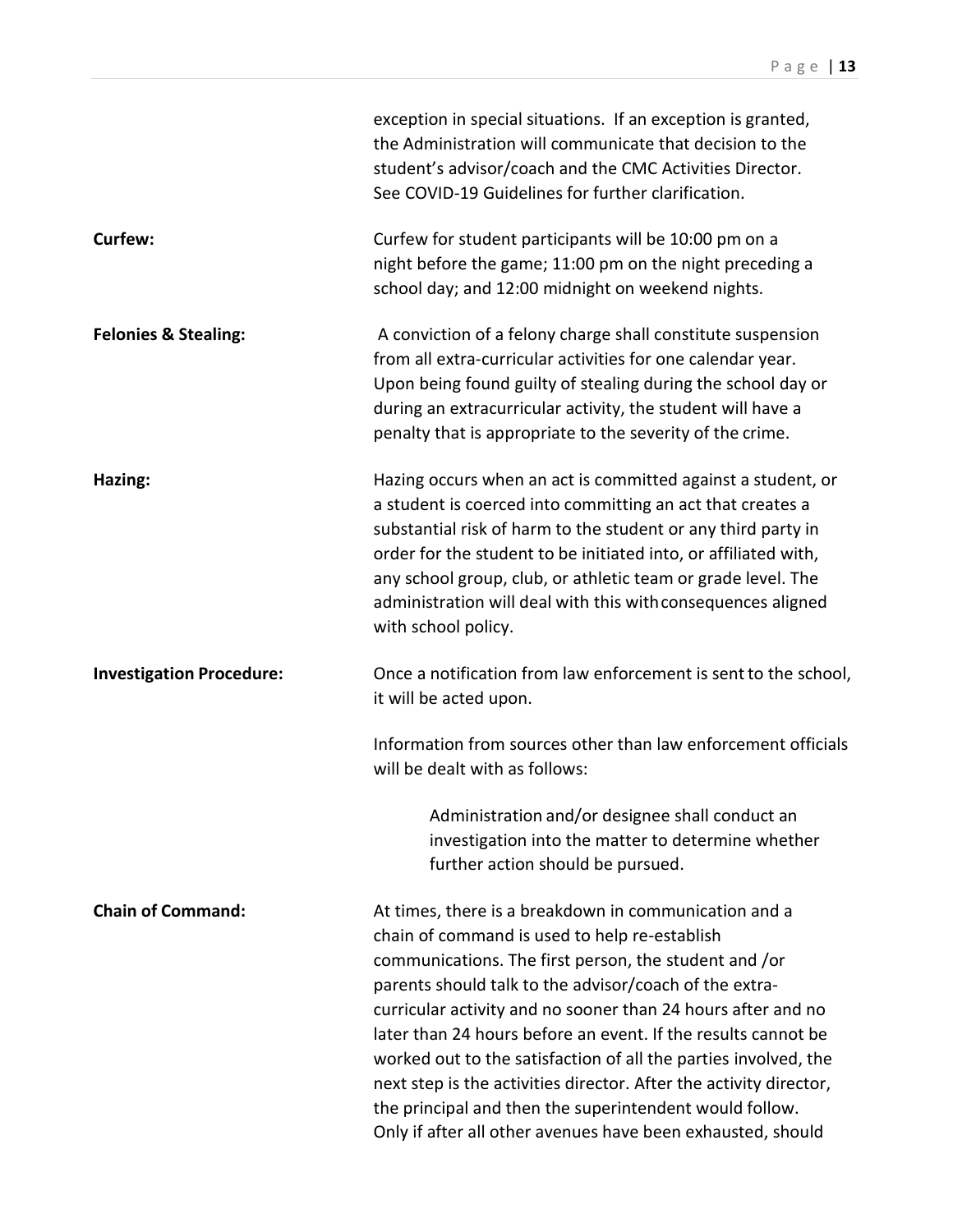the school board enter the process. The final decision will rest with the school board.

| <b>Parent/Advisor/Coach Communication:</b>    | Appropriate Concerns to Discuss with Advisor/Coaches                                                                                                                                                                                                                                                                                                                                                                                                         |
|-----------------------------------------------|--------------------------------------------------------------------------------------------------------------------------------------------------------------------------------------------------------------------------------------------------------------------------------------------------------------------------------------------------------------------------------------------------------------------------------------------------------------|
|                                               | 1. The treatment of your child mentally and<br>physically.                                                                                                                                                                                                                                                                                                                                                                                                   |
|                                               | 2. Ways to help you child improve.                                                                                                                                                                                                                                                                                                                                                                                                                           |
|                                               | 3. Concerns about your child's behavior.                                                                                                                                                                                                                                                                                                                                                                                                                     |
|                                               | It is very difficult to accept your child's not participating as<br>much as you might hope. Advisor/coaches are professionals.<br>They make judgement decisions based upon what they<br>believe to be best for all students involved. As you see from<br>the list above, certain things can and should be discussed<br>with your child's advisor/coach. Other things, such as those<br>listed below, must be left to the discretion of the<br>advisor/coach: |
|                                               | Issues Not Appropriate to Discuss with Coaches:                                                                                                                                                                                                                                                                                                                                                                                                              |
|                                               | 1. Participation time.<br>Team strategy.<br>2.<br>Play calling.<br>3.<br>4. Other students.                                                                                                                                                                                                                                                                                                                                                                  |
| <b>Parent Meetings:</b>                       | A parent meeting shall be held before the extra-<br>curricular season begins each year by the head<br>advisor/coach. Each advisor/coach will present a<br>handbook for their co-curricular activity at the meeting<br>which requires both parent and student signatures of<br>receipt.                                                                                                                                                                       |
| <b>Quitting an Extra-Curricular Activity:</b> | All letters, awards, and extra-curricular<br>activity fees will be forfeited if a student quits<br>an extra-curricular activity before the season<br>ends.                                                                                                                                                                                                                                                                                                   |
| <b>Student Practice/Physicals:</b>            | Each school office is responsible for collecting their<br>students' physical forms and having them on file before a<br>student is allowed to practice. Each school is responsible<br>for providing an updated physical form list to each sport's<br>head coach. If a practice must be missed, a student must                                                                                                                                                 |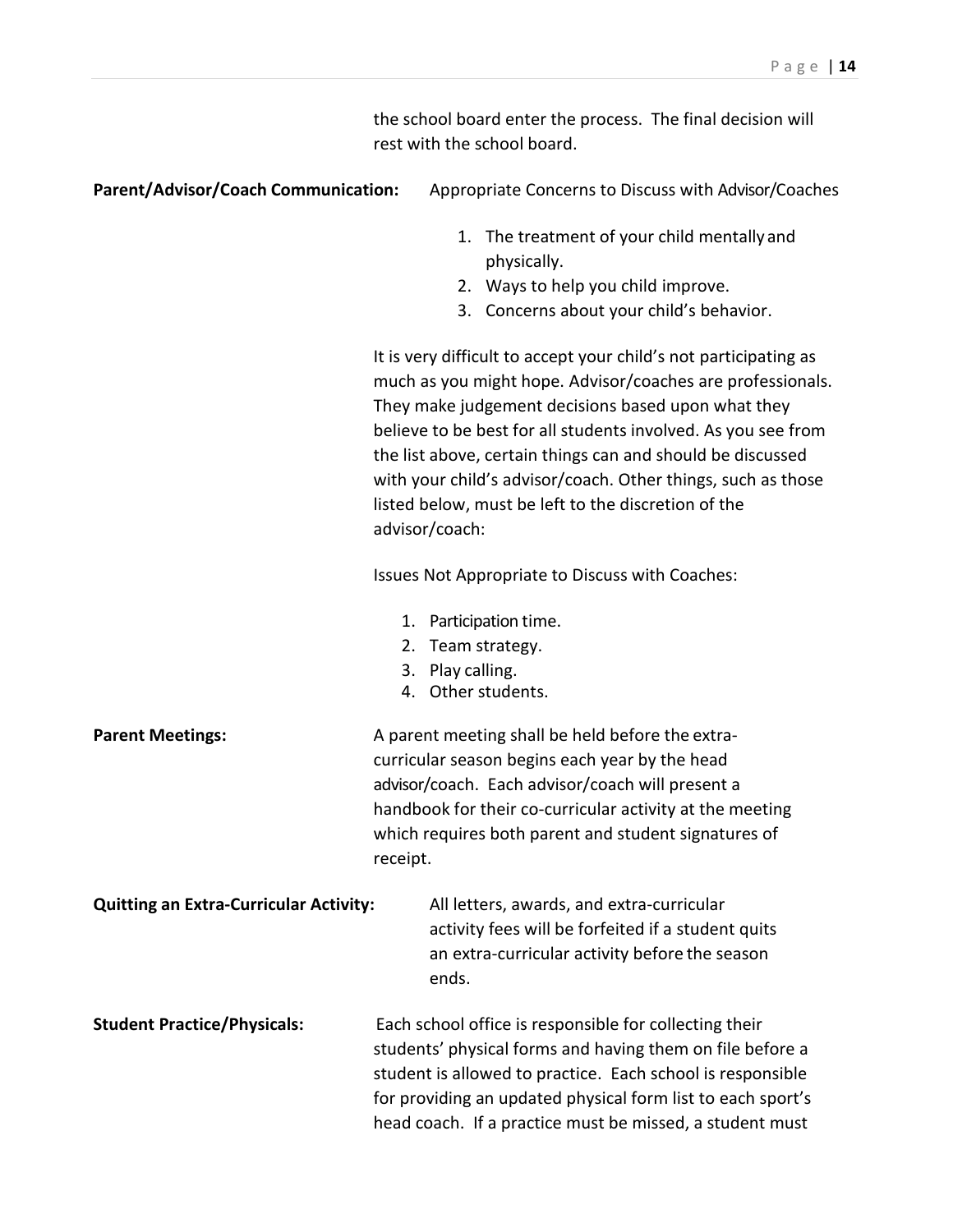|                          | notify and clear an absence with the Coach. If an athlete<br>fails to do so, the absence will be unexcused. Unexcused<br>absences will be dealt with by the Head Coach.                                                                                                                      |
|--------------------------|----------------------------------------------------------------------------------------------------------------------------------------------------------------------------------------------------------------------------------------------------------------------------------------------|
| <b>Student Travel:</b>   | Students will travel to and from extra-curricular activities in<br>transportation provided by the school. The only exceptions<br>are:                                                                                                                                                        |
|                          | 1. Injury or illness to a participant which would<br>require alternate transportation.<br>2. Parents must make prior arrangements with the<br>advisor/coach in writing for the student to ride<br>home with them.                                                                            |
| <b>Uniforms:</b>         | Every student has the responsibility to take the utmost<br>care of their uniforms. All lost and/or damaged<br>uniforms are the responsibility of the student and<br>repairs, or replacement costs willbe billed to the<br>individual at the end of the season.                               |
| <b>Uniform Rotation:</b> | Cross Country/Track and Volleyball<br><b>Cheerleading and Football</b><br>Boys' Basketball and Girls' Basketball<br><b>Baseball and Softball</b>                                                                                                                                             |
| <b>Saving Clause:</b>    | It is impossible to establish a written policy for every<br>possible situation that may arise. The administration,<br>athletic director, and advisor/coaching staff will have final<br>say regarding possible situations that arise that do not have<br>rules established in written policy. |

*Revision Date: July 28, 2021*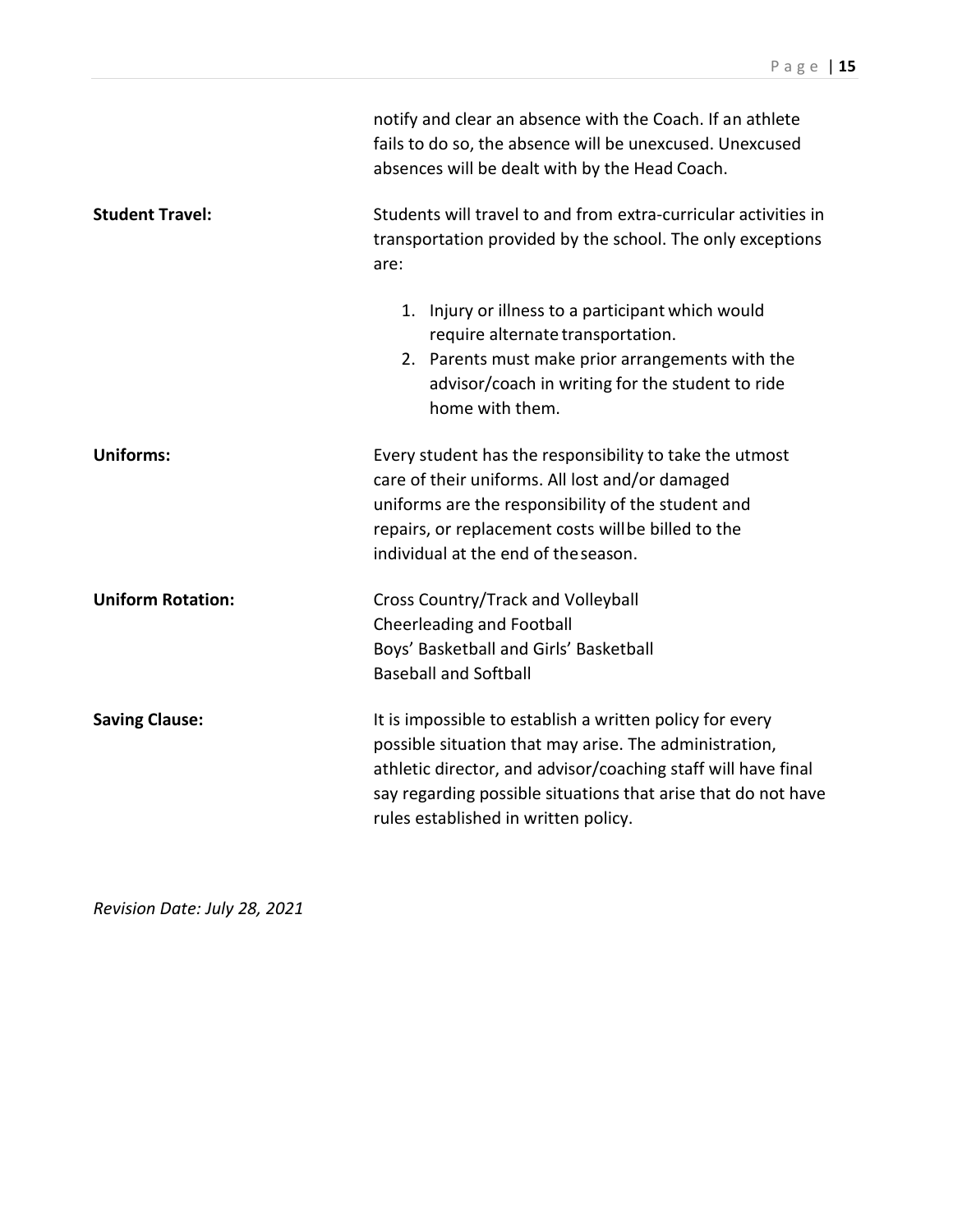### Go Northwestern Go!

#### COUGAR FIGHT SONG

Go, go you Cougars, fight for victory: Let's all work together and united we will be. Rah! Rah! Rah!

Our team is ready; take it to the test. We all are cheering for the Cougars So, let's go and give our best!

> C-O-U-G-A-R-S RAH! RAH! RAH! C-O-U-G-A-R-S-C-M-C

(Cheer) Go Cougars Go!